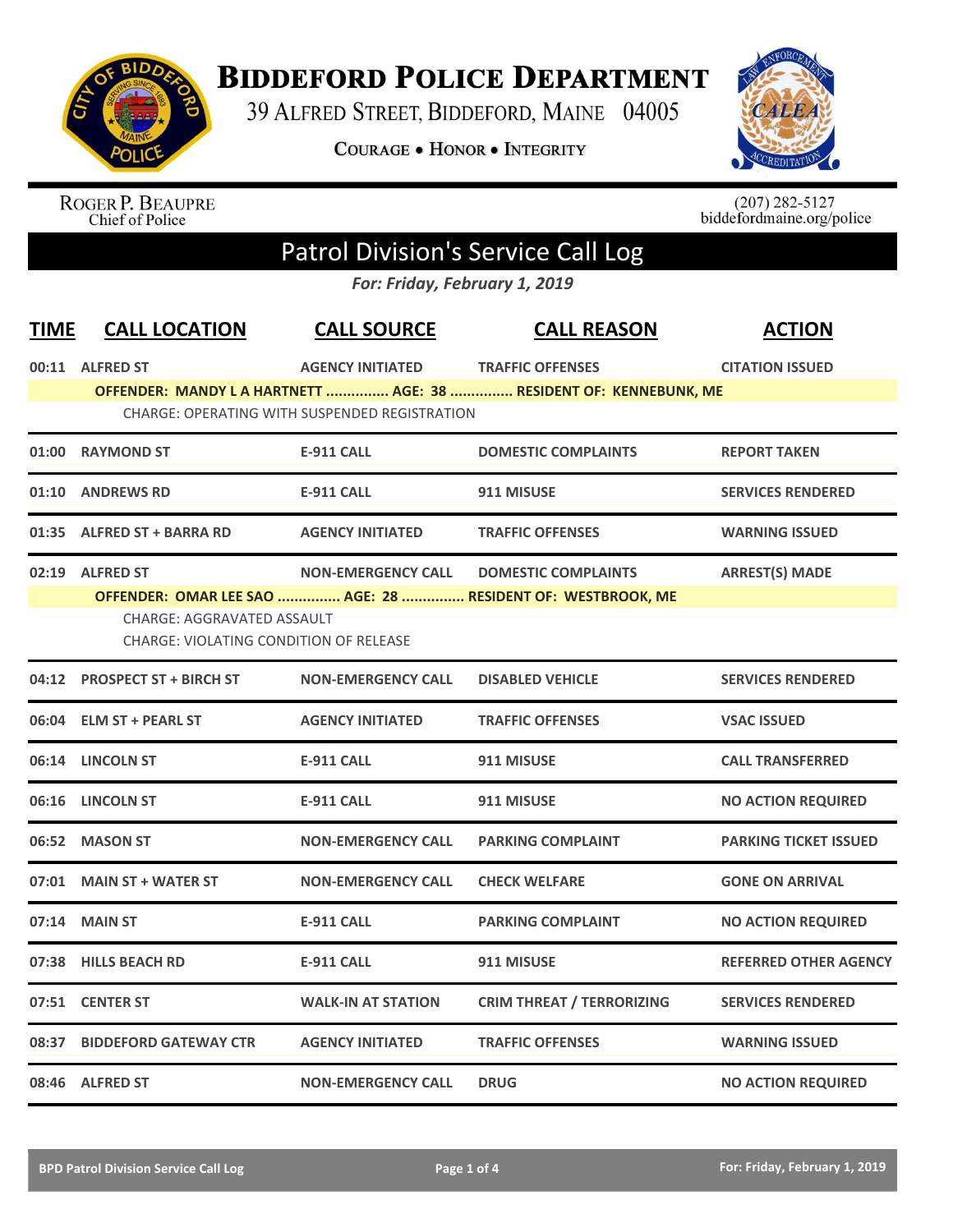| <b>TIME</b> | <b>CALL LOCATION</b>         | <b>CALL SOURCE</b>        | <b>CALL REASON</b>            | <b>ACTION</b>            |
|-------------|------------------------------|---------------------------|-------------------------------|--------------------------|
|             | 08:49 BARRA RD               | <b>AGENCY INITIATED</b>   | <b>TRAFFIC OFFENSES</b>       | <b>WARNING ISSUED</b>    |
| 09:19       | <b>BOULDER WAY</b>           | <b>AGENCY INITIATED</b>   | <b>TRAFFIC OFFENSES</b>       | <b>WARNING ISSUED</b>    |
|             | 09:20 POOL ST                | <b>AGENCY INITIATED</b>   | <b>TRAFFIC OFFENSES</b>       | <b>WARNING ISSUED</b>    |
|             | 09:31 POOL ST                | <b>AGENCY INITIATED</b>   | <b>TRAFFIC OFFENSES</b>       | <b>WARNING ISSUED</b>    |
|             | 09:32 BARRA RD               | <b>AGENCY INITIATED</b>   | <b>TRAFFIC OFFENSES</b>       | <b>WARNING ISSUED</b>    |
|             | 09:42 KING ST                | <b>AGENCY INITIATED</b>   | <b>ANIMAL COMPLAINT</b>       | <b>SERVICES RENDERED</b> |
|             | 09:42 HILL ST + WILLETT ST   | <b>AGENCY INITIATED</b>   | <b>TRAFFIC OFFENSES</b>       | <b>VSAC ISSUED</b>       |
|             | 09:51 GUINEA RD + MOXIE LN   | <b>E-911 CALL</b>         | 911 MISUSE                    | <b>SERVICES RENDERED</b> |
|             | 10:07 WEST CUTTS ST          | <b>AGENCY INITIATED</b>   | <b>PAPERWORK</b>              | <b>SERVICES RENDERED</b> |
|             | 10:07 ELM ST                 | <b>E-911 CALL</b>         | <b>DOMESTIC COMPLAINTS</b>    | <b>REPORT TAKEN</b>      |
|             | 10:16 MAY ST + ROUND HILL ST | <b>AGENCY INITIATED</b>   | <b>TRAFFIC OFFENSES</b>       | <b>WARNING ISSUED</b>    |
|             | 10:21 FREEMAN ST             | <b>AGENCY INITIATED</b>   | PRO-ACTIVE DV RESPONSE TEAM   | <b>NEGATIVE CONTACT</b>  |
| 10:26       | <b>WEST ST + GRAHAM ST</b>   | <b>AGENCY INITIATED</b>   | <b>TRAFFIC OFFENSES</b>       | <b>WARNING ISSUED</b>    |
|             | 10:37 SACO FALLS WAY         | <b>AGENCY INITIATED</b>   | <b>ANIMAL COMPLAINT</b>       | <b>SERVICES RENDERED</b> |
|             | 10:46 SOUTH ST               | <b>AGENCY INITIATED</b>   | <b>TRAFFIC OFFENSES</b>       | <b>WARNING ISSUED</b>    |
|             | 11:00 SOUTH ST + RIVER RD    | <b>AGENCY INITIATED</b>   | <b>TRAFFIC OFFENSES</b>       | <b>WARNING ISSUED</b>    |
|             | 11:02 ALFRED ST              | <b>AGENCY INITIATED</b>   | <b>ANIMAL COMPLAINT</b>       | <b>SERVICES RENDERED</b> |
|             | 11:03 DECARY RD              | <b>AGENCY INITIATED</b>   | <b>PAPERWORK</b>              | <b>NEGATIVE CONTACT</b>  |
|             | 11:09 SOUTH ST               | <b>AGENCY INITIATED</b>   | <b>TRAFFIC OFFENSES</b>       | <b>VSAC ISSUED</b>       |
|             | 11:11 BRADBURY ST            | <b>AGENCY INITIATED</b>   | <b>48-HOUR RULE</b>           | <b>SERVICES RENDERED</b> |
|             | 11:30 MAY ST                 | <b>AGENCY INITIATED</b>   | <b>TRAFFIC OFFENSES</b>       | <b>WARNING ISSUED</b>    |
|             | 11:42 ELM ST                 | <b>AGENCY INITIATED</b>   | <b>PAPERWORK</b>              | <b>NEGATIVE CONTACT</b>  |
|             | 12:05 POOL ST + PARKSIDE DR  | <b>AGENCY INITIATED</b>   | <b>TRAFFIC OFFENSES</b>       | <b>WARNING ISSUED</b>    |
|             | 12:08 ALFRED ST              | <b>WALK-IN AT STATION</b> | <b>COURT ORDERED CHECK IN</b> | <b>NO VIOLATION</b>      |
|             | 12:15 ALFRED ST              | <b>AGENCY INITIATED</b>   | <b>CAR SEAT DETAIL</b>        | <b>SERVICES RENDERED</b> |
|             | 12:28 POOL ST + DECARY RD    | <b>AGENCY INITIATED</b>   | <b>TRAFFIC OFFENSES</b>       | <b>WARNING ISSUED</b>    |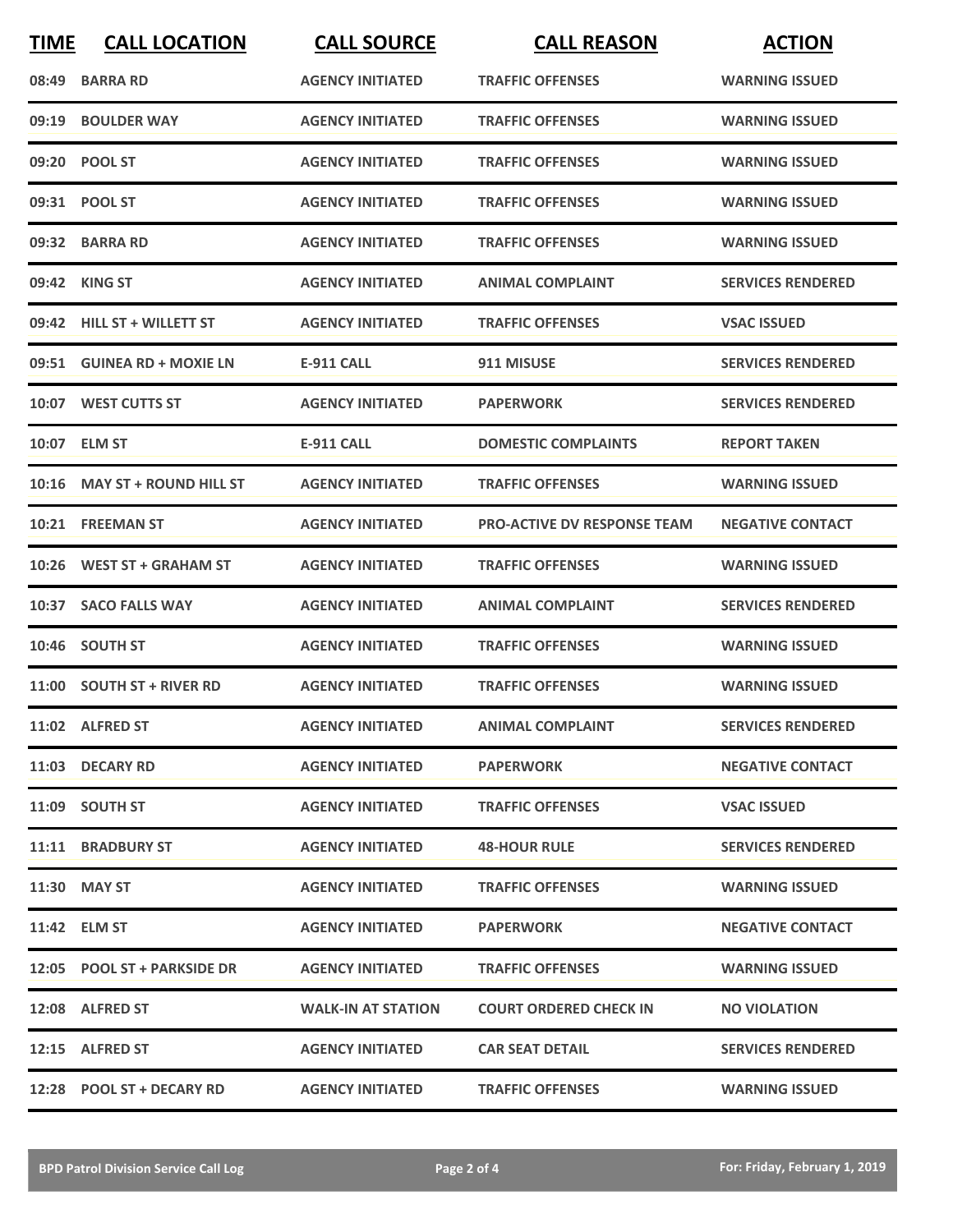| <b>TIME</b> | <b>CALL LOCATION</b>          | <b>CALL SOURCE</b>        | <b>CALL REASON</b>                                | <b>ACTION</b>             |
|-------------|-------------------------------|---------------------------|---------------------------------------------------|---------------------------|
|             | 13:20 GRAYSON ST              | <b>NON-EMERGENCY CALL</b> | <b>SUSPICION</b>                                  | <b>SERVICES RENDERED</b>  |
|             | 13:54 BARRA RD                | <b>AGENCY INITIATED</b>   | <b>TRAFFIC OFFENSES</b>                           | <b>WARNING ISSUED</b>     |
|             | 14:01 ALFRED ST               | <b>WALK-IN AT STATION</b> | <b>COURT ORDERED CHECK IN</b>                     | <b>NO VIOLATION</b>       |
|             | 14:03 MAIN ST + WASHINGTON ST | <b>NON-EMERGENCY CALL</b> | <b>DISABLED VEHICLE</b>                           | <b>SERVICES RENDERED</b>  |
|             | 14:20 MEDICAL CENTER DR       | <b>AGENCY INITIATED</b>   | <b>SUSPICION</b>                                  | <b>NEGATIVE CONTACT</b>   |
|             | <b>14:26 MAIN ST</b>          | <b>NON-EMERGENCY CALL</b> | <b>SUSPICION</b>                                  | <b>SERVICES RENDERED</b>  |
|             | 14:45 TIGER WAY               | <b>NON-EMERGENCY CALL</b> | <b>HARASSMENT</b>                                 | <b>FIELD INTERVIEW</b>    |
|             | 15:56 SACO FALLS WAY          | <b>NON-EMERGENCY CALL</b> | ATTEMPTED/THREATENED SUICIDE REPORT TAKEN         |                           |
|             | 16:10 ALFRED ST               | <b>WALK-IN AT STATION</b> | <b>COURT ORDERED CHECK IN</b>                     | <b>SERVICES RENDERED</b>  |
|             | 16:12 ELM ST                  | <b>WALK-IN AT STATION</b> | <b>FRAUD (INSUFFICIENT FUNDS)</b>                 | <b>SERVICES RENDERED</b>  |
|             | 16:27 ALFRED ST               | <b>WALK-IN AT STATION</b> | <b>ARTICLES LOST/FOUND</b>                        | <b>SERVICES RENDERED</b>  |
|             | <b>16:38 EDWARDS AVE</b>      | <b>NON-EMERGENCY CALL</b> | <b>HARASSMENT</b>                                 | <b>SERVICES RENDERED</b>  |
|             | 17:10 MAIN ST + WASHINGTON ST | <b>NON-EMERGENCY CALL</b> | <b>PARKING COMPLAINT</b>                          | <b>GONE ON ARRIVAL</b>    |
|             | 17:21 AMHERST ST              | <b>NON-EMERGENCY CALL</b> | <b>HARASSMENT</b>                                 | <b>SERVICES RENDERED</b>  |
|             | 17:28 PAQUIN AVE              | <b>AGENCY INITIATED</b>   | <b>TRAFFIC OFFENSES</b>                           | <b>WARNING ISSUED</b>     |
|             | 17:41 ALFRED ST               | <b>WALK-IN AT STATION</b> | <b>PAPERWORK</b>                                  | <b>SERVICES RENDERED</b>  |
|             | 17:58 MAIN ST                 | <b>AGENCY INITIATED</b>   | PROTECTION FROM ABUSE SERVIC PAPERWORK NOT SERVED |                           |
|             | 18:20 ALFRED ST               | <b>WALK-IN AT STATION</b> | <b>COURT ORDERED CHECK IN</b>                     | <b>SERVICES RENDERED</b>  |
|             | 18:31 POOL ST                 | <b>NON-EMERGENCY CALL</b> | <b>SUSPICION</b>                                  | <b>SERVICES RENDERED</b>  |
|             | 18:54 ELM ST                  | <b>AGENCY INITIATED</b>   | <b>TRAFFIC OFFENSES</b>                           | <b>WARNING ISSUED</b>     |
|             | 18:55 WILLETT ST              | <b>NON-EMERGENCY CALL</b> | <b>MESSAGE DELIVERY</b>                           | <b>SERVICES RENDERED</b>  |
|             | <b>19:23 MAIN ST</b>          | <b>AGENCY INITIATED</b>   | <b>TRAFFIC OFFENSES</b>                           | <b>WARNING ISSUED</b>     |
|             | 19:49 GEORGETOWN DR           | <b>WALK-IN AT STATION</b> | <b>IDENTITY THEFT</b>                             | <b>REPORT TAKEN</b>       |
|             | 19:53 ALFRED ST + EMMONS PL   | <b>AGENCY INITIATED</b>   | <b>TRAFFIC OFFENSES</b>                           | <b>WARNING ISSUED</b>     |
|             | 20:08 ALFRED ST               | <b>E-911 CALL</b>         | <b>DOMESTIC COMPLAINTS</b>                        | <b>REPORT TAKEN</b>       |
|             | 20:18 LINCOLN ST              | <b>E-911 CALL</b>         | 911 MISUSE                                        | <b>NO ACTION REQUIRED</b> |